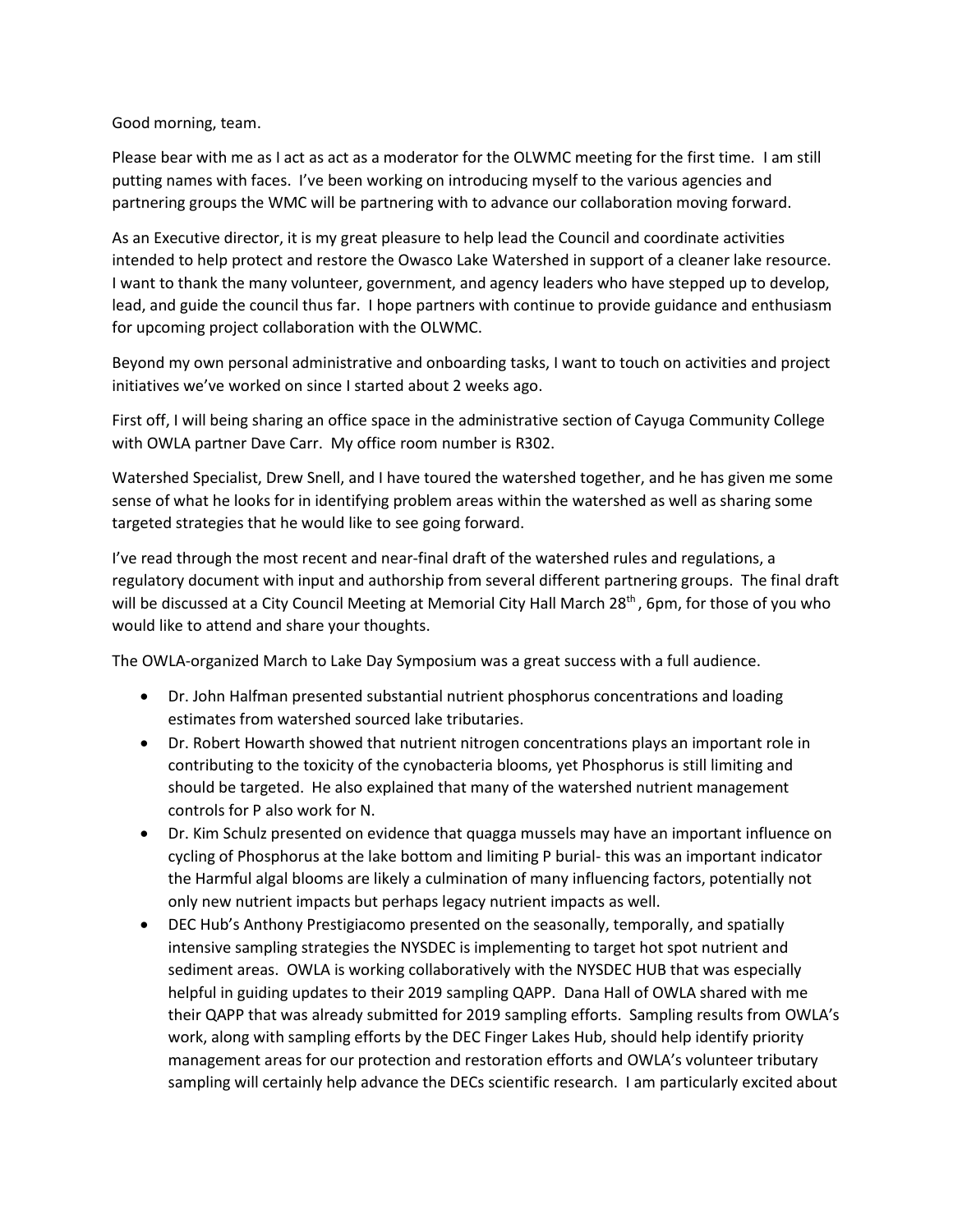the DEC's work towards mapping blooms to develop relationships with watershed nutrient hotspots.

Here I will make a pitch for an upcoming educational opportunity:

The Community Science Institute presents:

Water and Community, Nutrients in the watershed, unusual weather, and harmful algal blooms: A public conversation

Sat., March 23rd 1-4pm

Inns of Aurora, 391 Main Street Aurora NY (please see Michele Wunderlich for information or flyer ideas for audiences for flyer distributions.

Since I have been on-boarded, I have heard from multiple parties the impressive nature and extent of partner collaboration in this community for watershed improvements for a healthy lake. A list of priority ideas has been compiled that includes multi-partner and organization involvement to take to Albany to request funding support. The priority list includes:

- *Acquire and/or conserve lands within the watershed to protect and maintain existing buffers before increased subdivision and land conservation impacts these functioning systems.*
- *Maximize coordination and equitable allocation of resources through the Owasco Lake Watershed Management Council (OLWMC) in order to leverage available staffing to complete the projects listed.*
- *Implement Agricultural Environmental Management (AEM) Tier 3A Resource Management Plans to reduce sediment and nutrient runoff on crop and alternative farms and AEM Tier 3A Nutrient Management Plans (NMPS) for non-CAFO beef/dairy operations.*
- *Perform a pilot study to evaluate the phosphorus removal efficiency of stormwater management techniques (e.g., iron-enhanced sand filter, i.e., Minnesota Filter) in locations such as the discharge of agricultural swales and tile lines.*
- *Alternative water quality improvement project that will remove nutrient concentrations (weed harvesters)*

My involvement in OLWMC project discussions thus far, primarily with OLWIP, OWLA, the nature conservancy, County Planning, County Health Department, and NYSDEC Finger Lakes Hub:

- 1. Advancing road ditching improvements. OWLA looks to support an active hydroseeding campaign with partner support for guidance and implementation.
- 2. Working towards reclassification of Owasco tributaries to AA to support more stringent regulations to protect tribs and the lake resource, this reclassification will likely support more stringent watershed rules and regulations.
- 3. A feasibility study for septic improvements in flood prone areas in Indian Cove and related pre- and post- construction monitoring plans.

Some ideas moving forward: